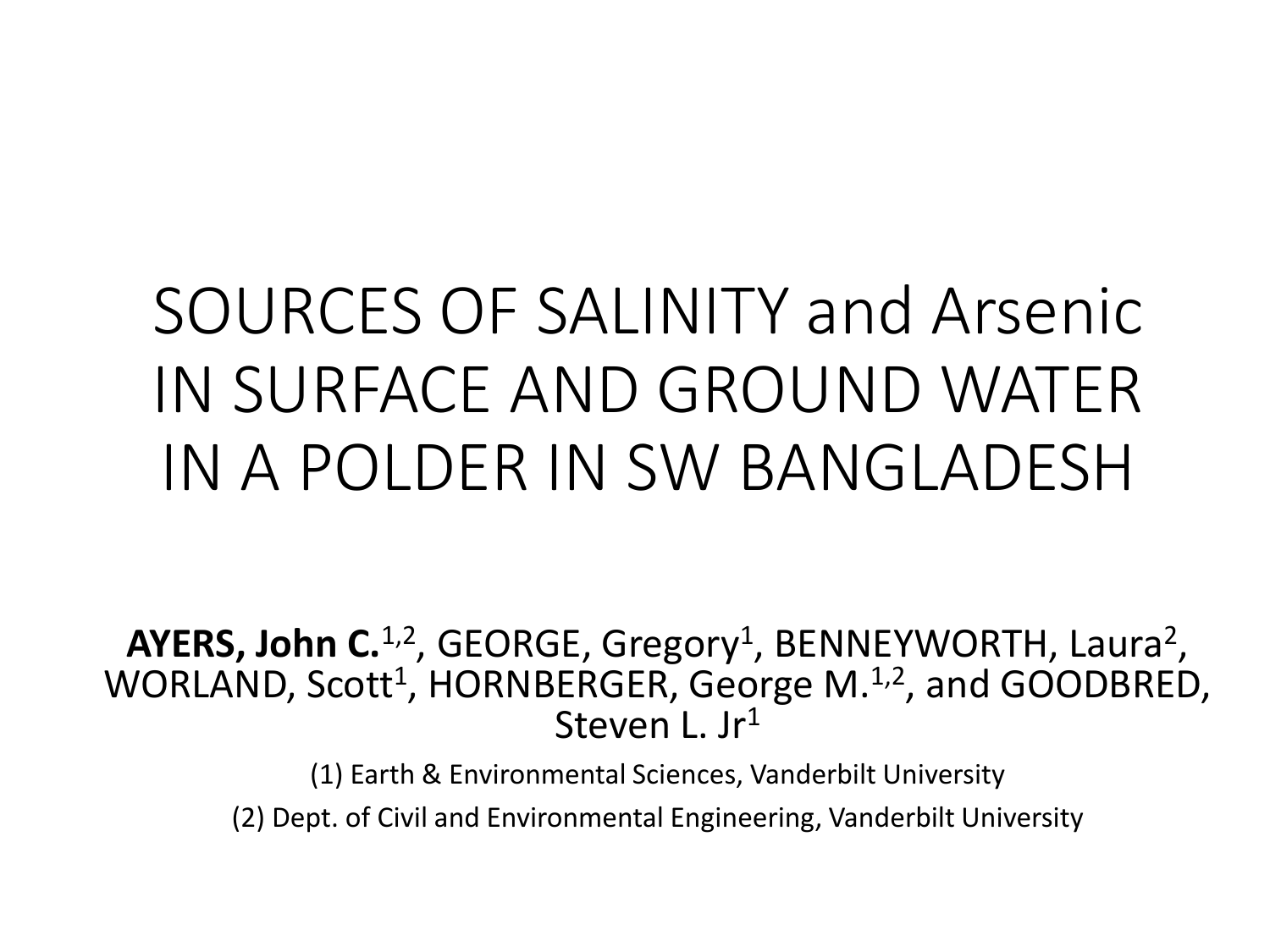# Background

- 97% of people in Bangladesh obtain their drinking water from tubewells.
- 20% of population does not have access to safe drinking water due to salination, pathogens, and arsenic contamination.
- Salination may be caused by:
	- seawater intrusion.
	- use of brackish water from tubewells or tidal channels for irrigation.
	- Inundation following monsoon flooding.
	- brine shrimp aquaculture.

Field observation: groundwater from tubewells is not used for irrigation. Confirmed by chemical analysis.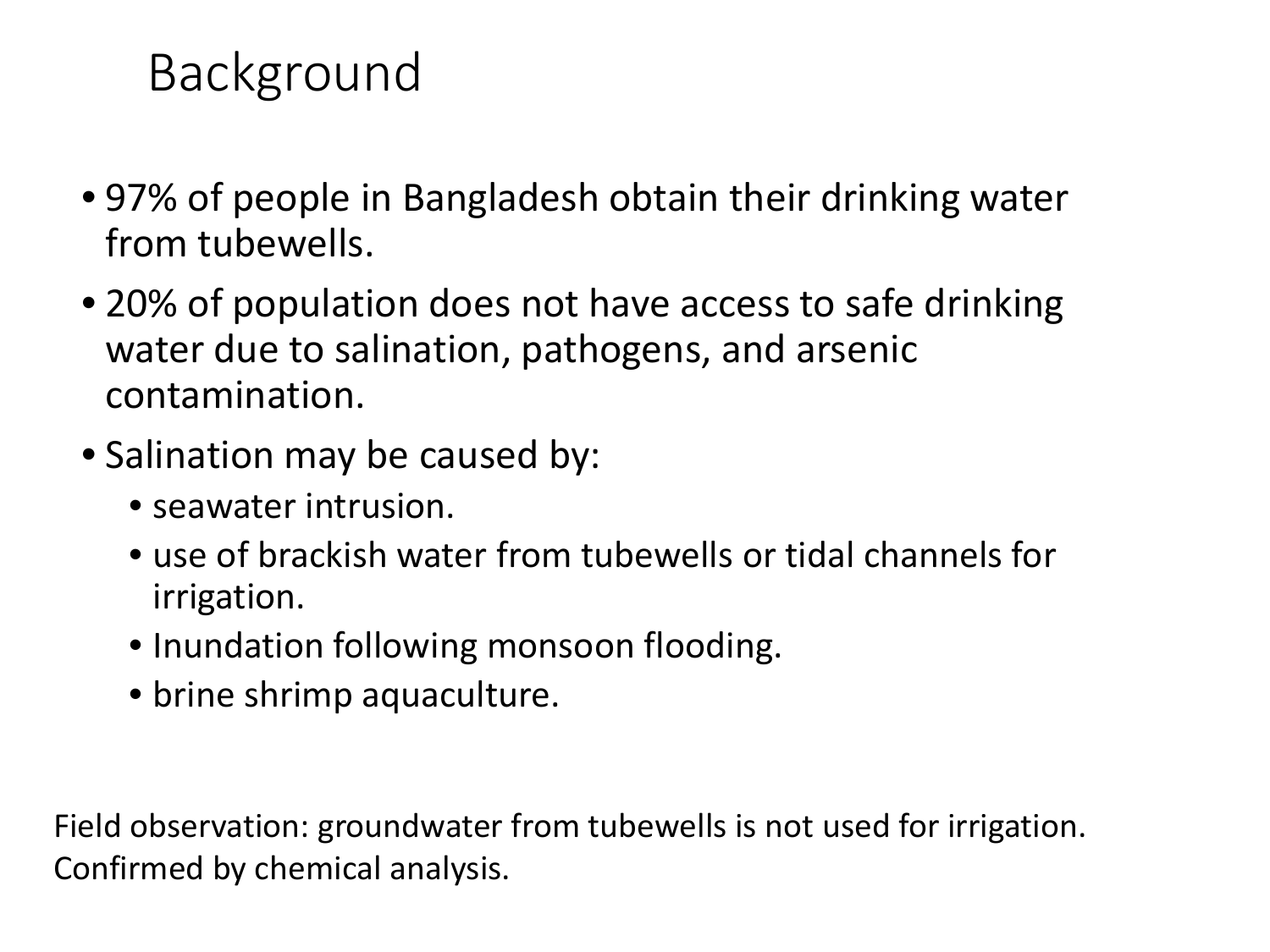## Stratigraphy in polder 32 region

- Impermeable silt and clay cap from less than 10 m to 25 m thick known as the Madhupur Clay.
- Very fine to fine sand layers from depths of ~10 to 100 m (shallow aquifer).
- Clay and silt layers from depths of 100 to greater than 200 m – intermediate aquifer containing brackish water.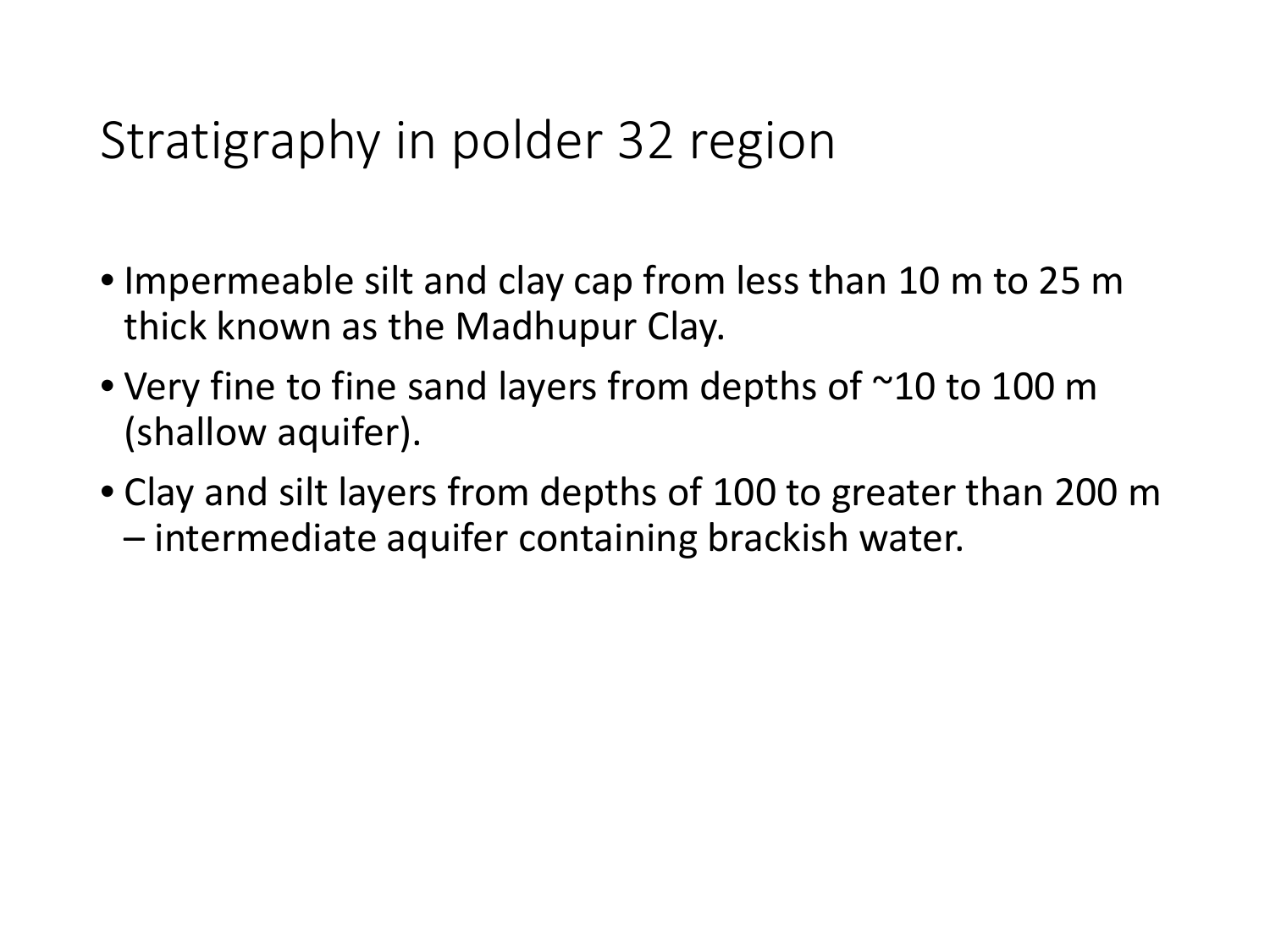# Approach

- Collect water samples from soil in agricultural fields and from all drinking water types and potential sources of salinity (freshwater ponds, tidal channels, tubewells, brine shrimp ponds).
- Measure in field: pH, temperature, Eh, conductivity, and turbidity.
- Analyze metals by ICP-OES and ICP-MS.
- Analyze anions by Ion Chromatography.
- Analyze organic and inorganic carbon using TOC.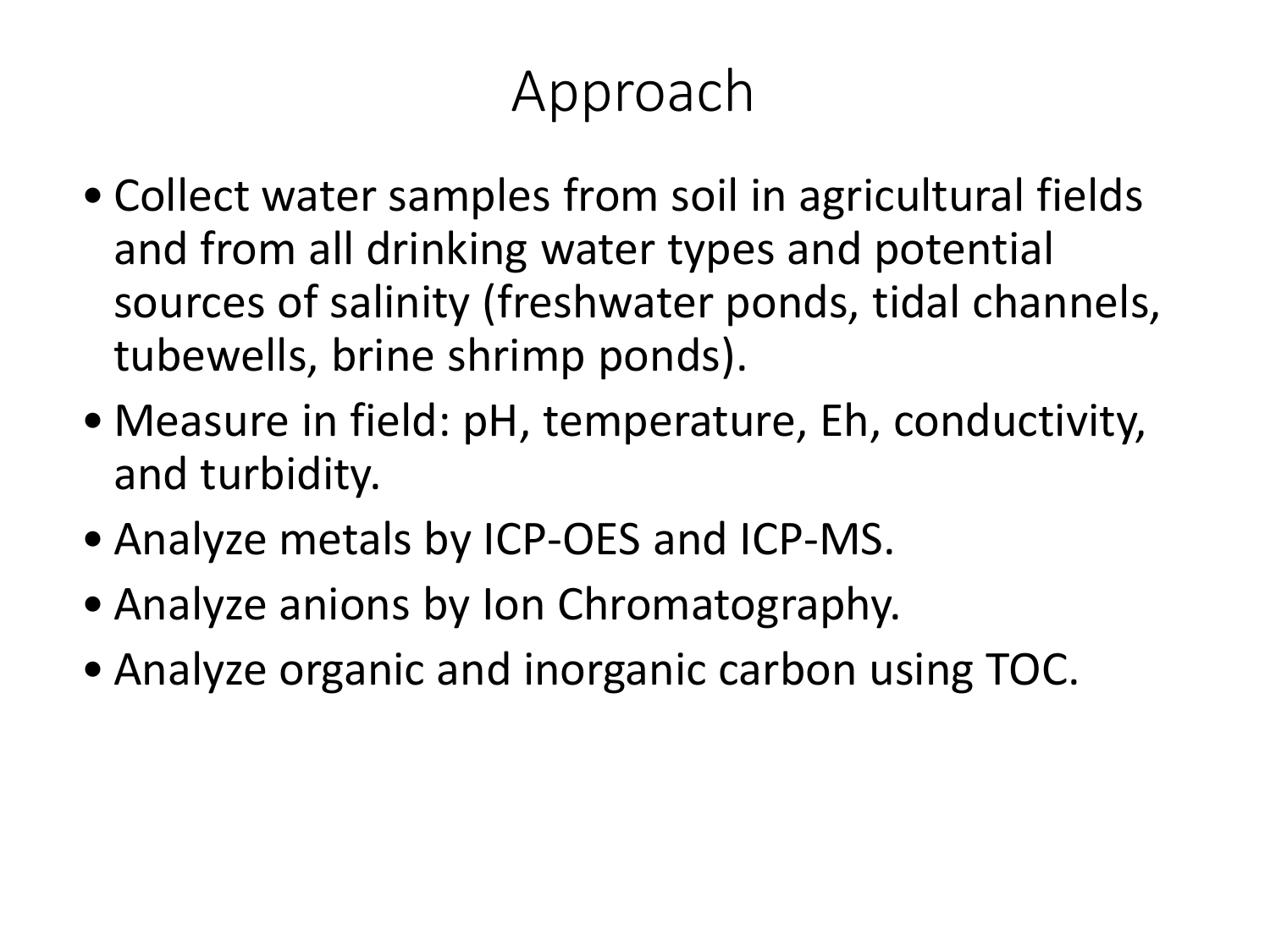# General Observations

- Most surface water samples are Na-Cl type:  $Cl^-$  > Na<sup>+</sup> >  $SO_4^2$  >  $Mg^{2+} > K^+ > NO_3^{-}.$
- All groundwater samples are Na-Cl type with a lower proportion of  $SO_4^2$ <sup>-</sup> due to sulfate reduction:  $Cl^2 > Na^2 > Mg^{2+} >$  $K^+ > SO_4^{2-} > NO_3^{-}.$
- Most water samples are saturated in goethite and calcite.
- For groundwater samples no systematic trends with depth were observed for salinity, temperature, Eh, or concentrations.
- No correlations were observed between measures of ORP, concentrations of reducing agents (DOC), and concentrations of metals with variable oxidation states (As, Fe, Mn, M, and S): redox disequilibrium.
- No coherent spatial trends in composition.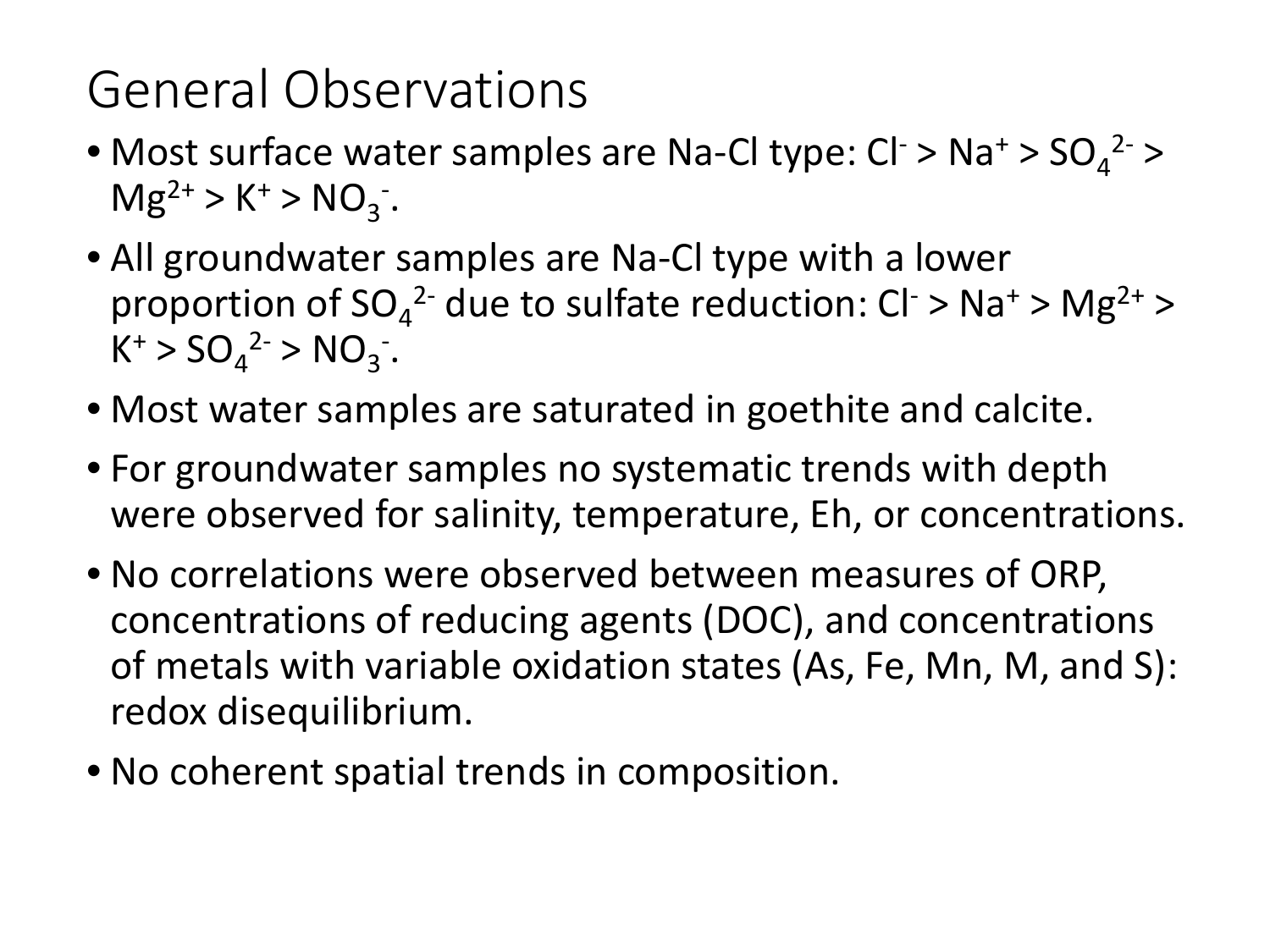#### Conductivities

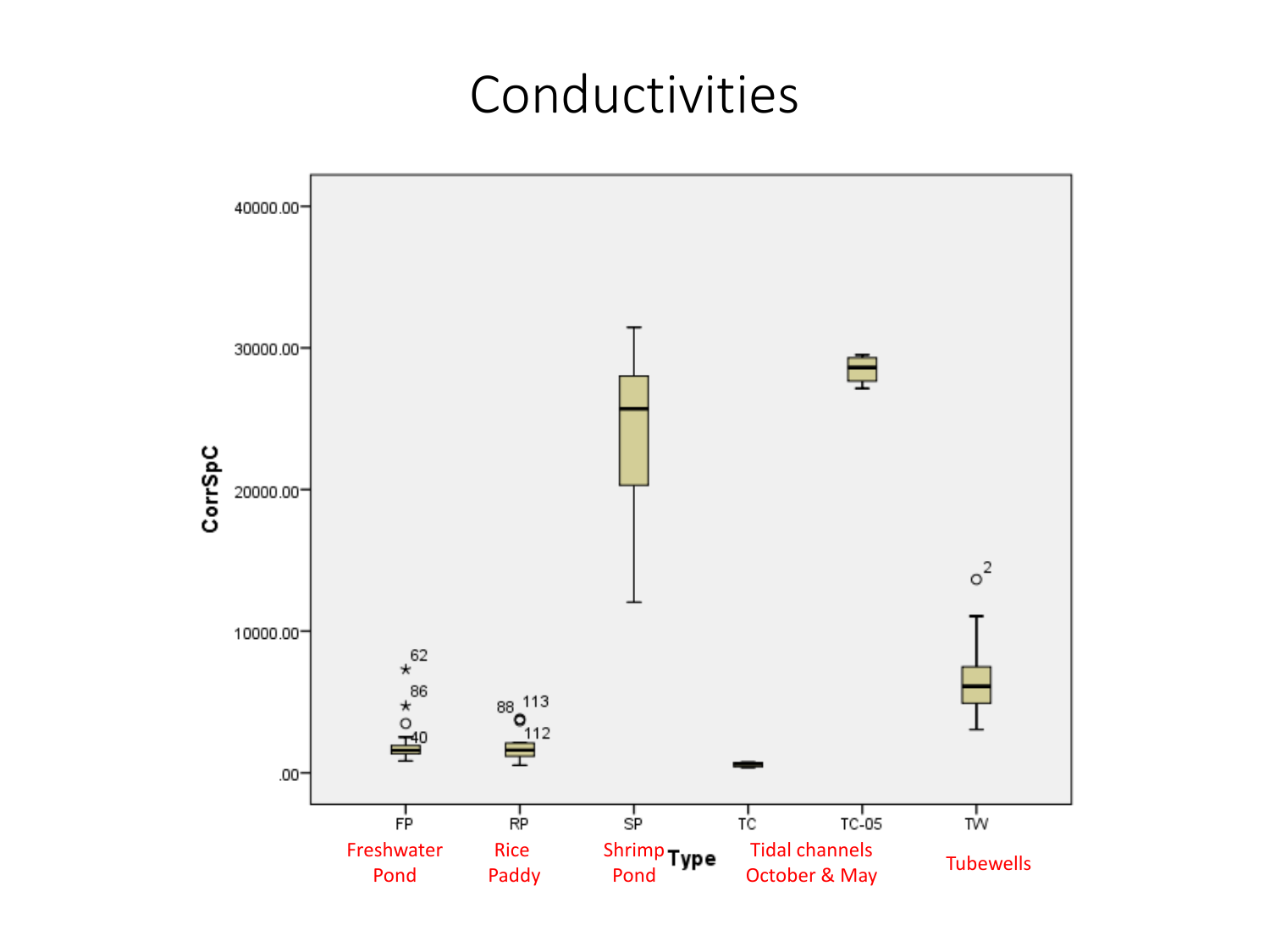# Salinity levels measured as conductivity (dS/m)

#### \*1 dS/m is the Bangladesh safe drinking water limit.

| <b>Water type</b>                                  | <b>Fresh</b>          | <b>Slightly saline</b>        | <b>Moderately</b><br>saline | <b>Highly saline</b>               |
|----------------------------------------------------|-----------------------|-------------------------------|-----------------------------|------------------------------------|
| <b>Surface water ponds</b><br>$(n=27)$             | $\leq$ 1<br>$(3.7\%)$ | $1-5(93%)$                    | $5-10(3.7%)$                | $>10(0\%)$                         |
| Ground water (n=54)                                | $<1(0\%)$             | $1-5(28%)$                    | $5-10(61%)$                 | $>10(11\%)$                        |
| <b>Irrigation water (rice</b><br>paddies, $n = 13$ | < 1<br>(23%)          | 1-2 (vegetables<br>only, 46%) | $2-3$ (8%)                  | $> 3$ (not<br>recommended,<br>23%) |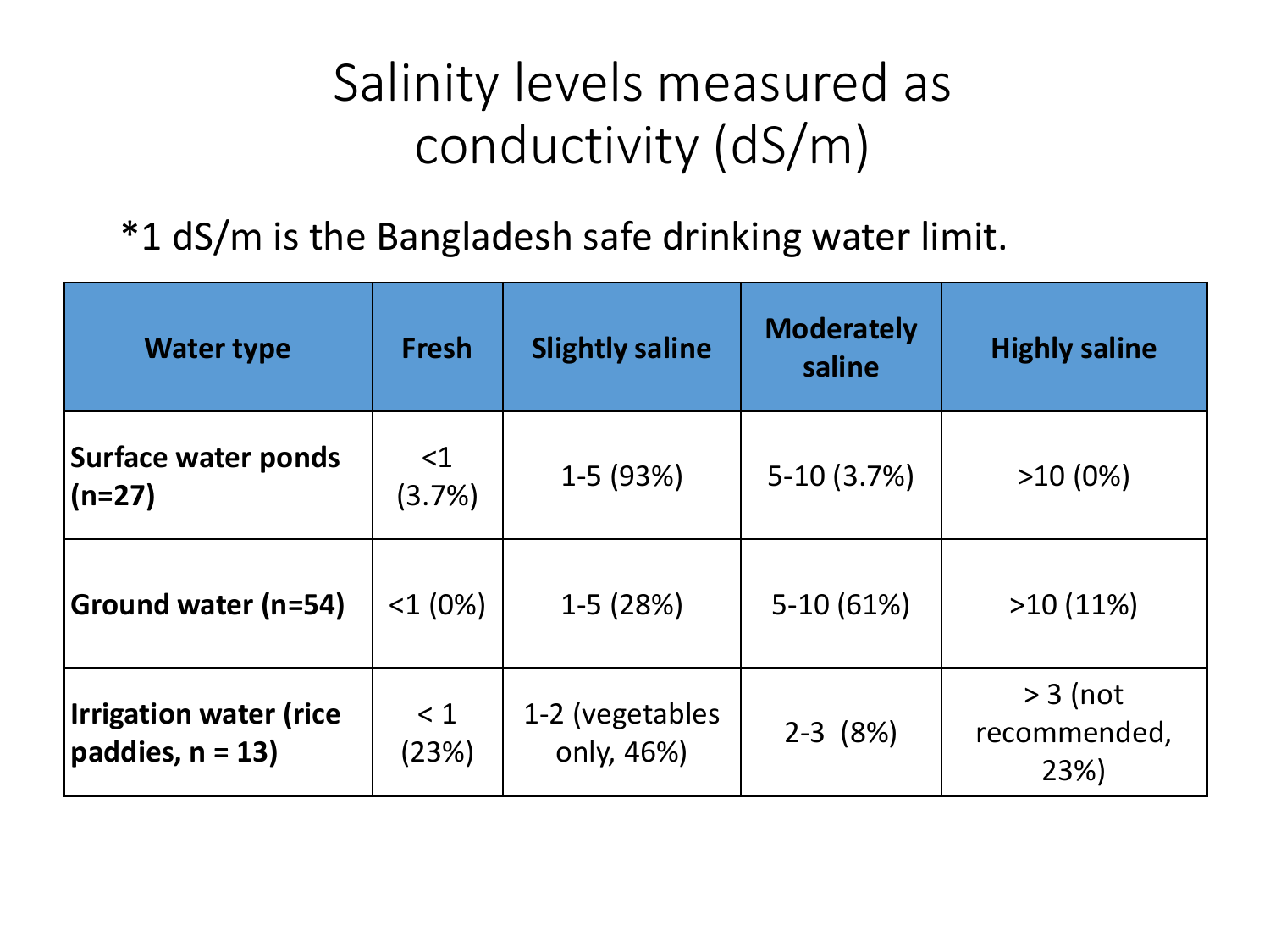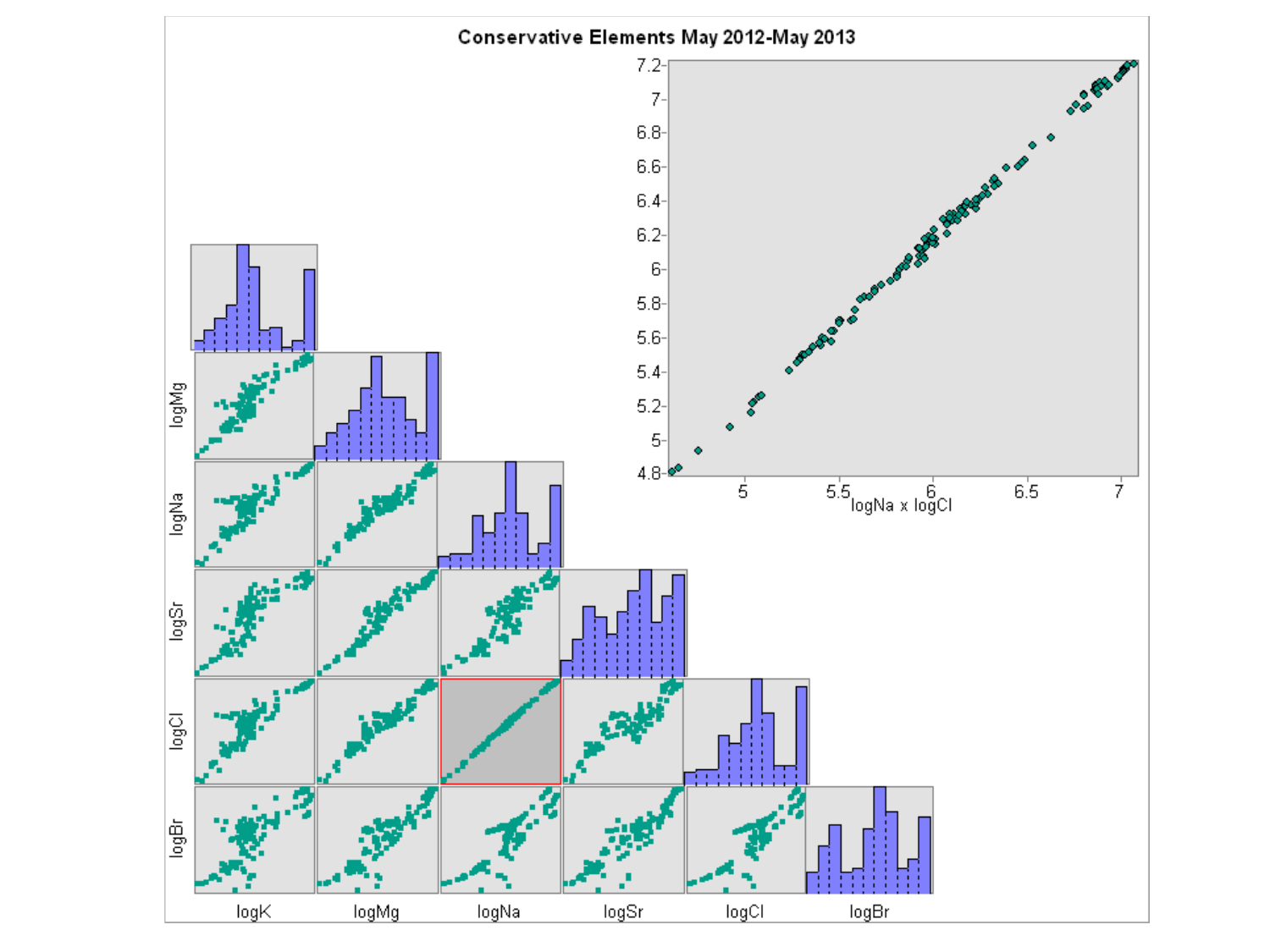#### Dissolved Organic Carbon

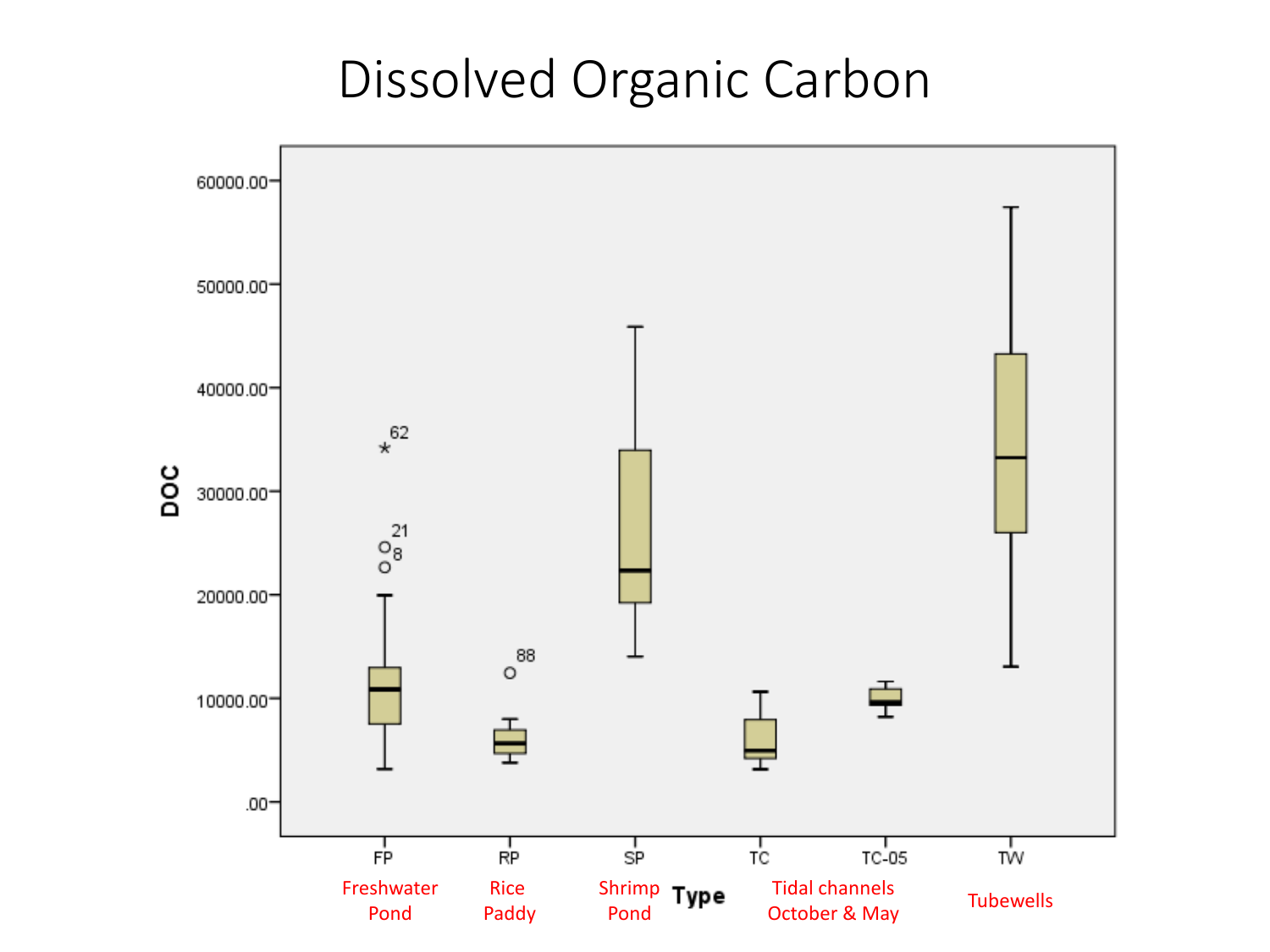### Shrimp Ponds Contaminating Shallow Aquifer?

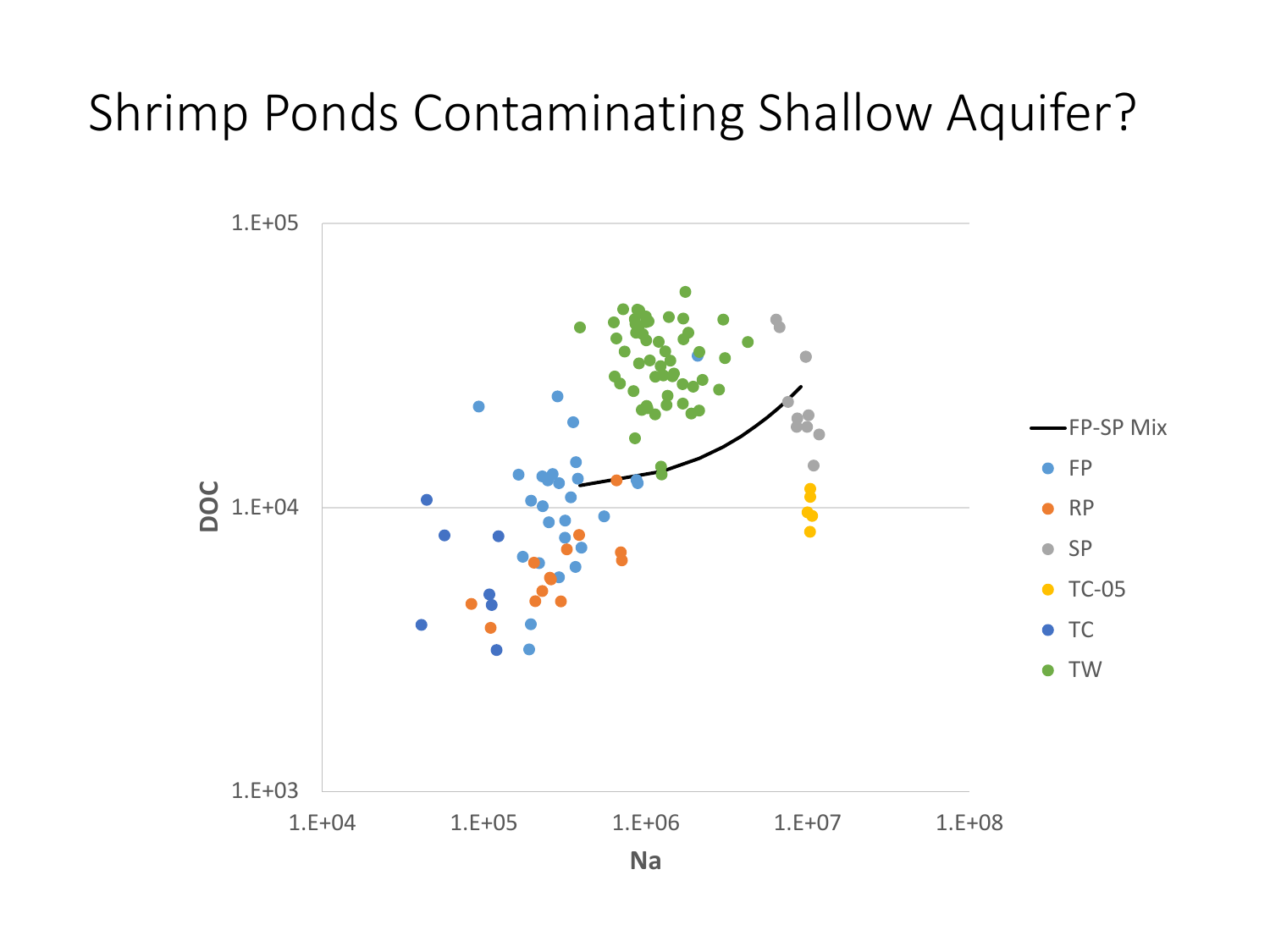Arsenic speciation by season

- Blue is the wet season, and red is the dry season.
- Recharge of oxidizing water in the wet season? Or is organic waste not carried away by rivers in the dry season, but instead infiltrates into the subsurface?

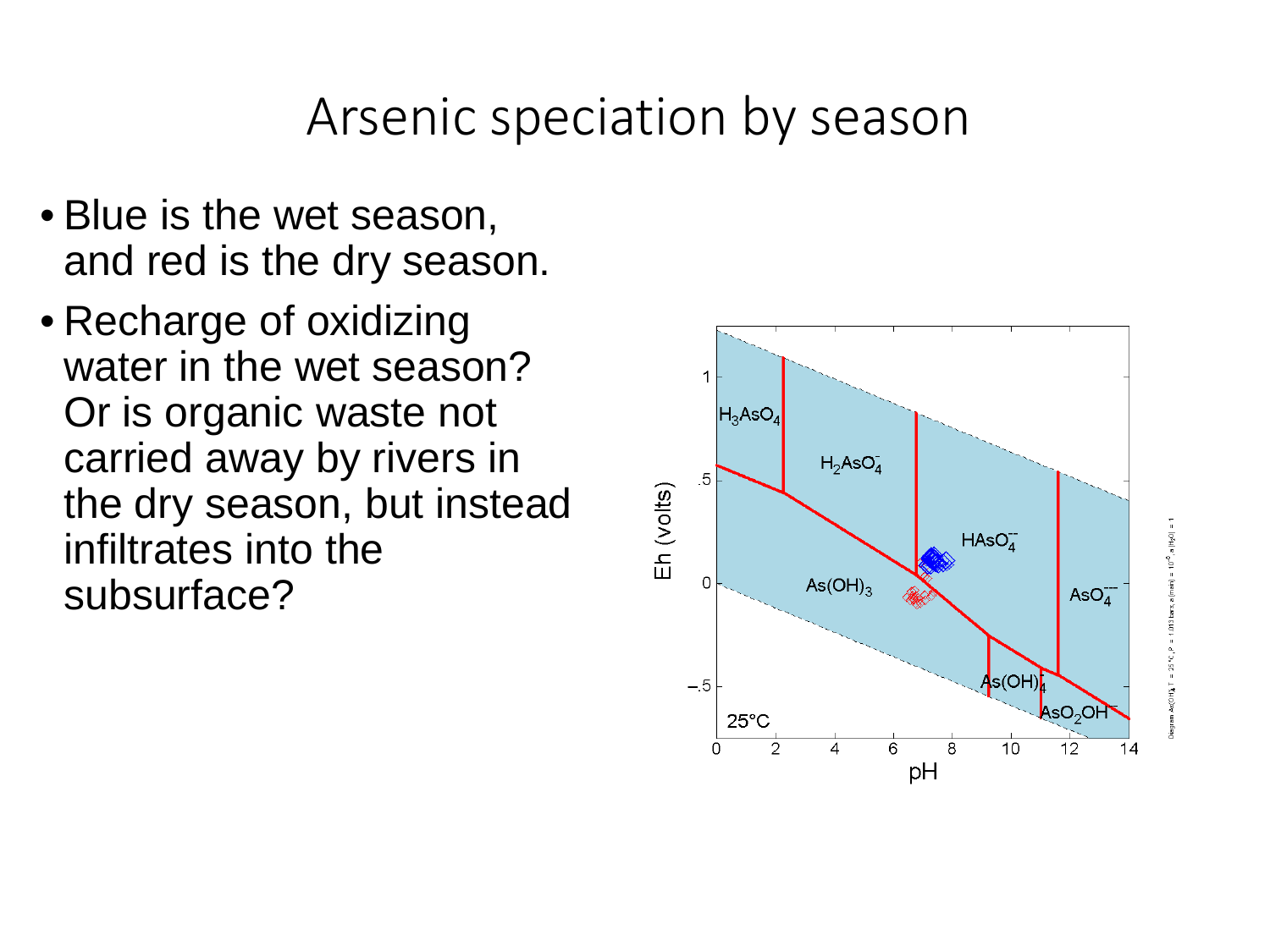#### Seasonal Fe speciation

•Seasonal change is inconsistent with our findings that the GW is old and therefore that recharge rates and flow velocities are low.